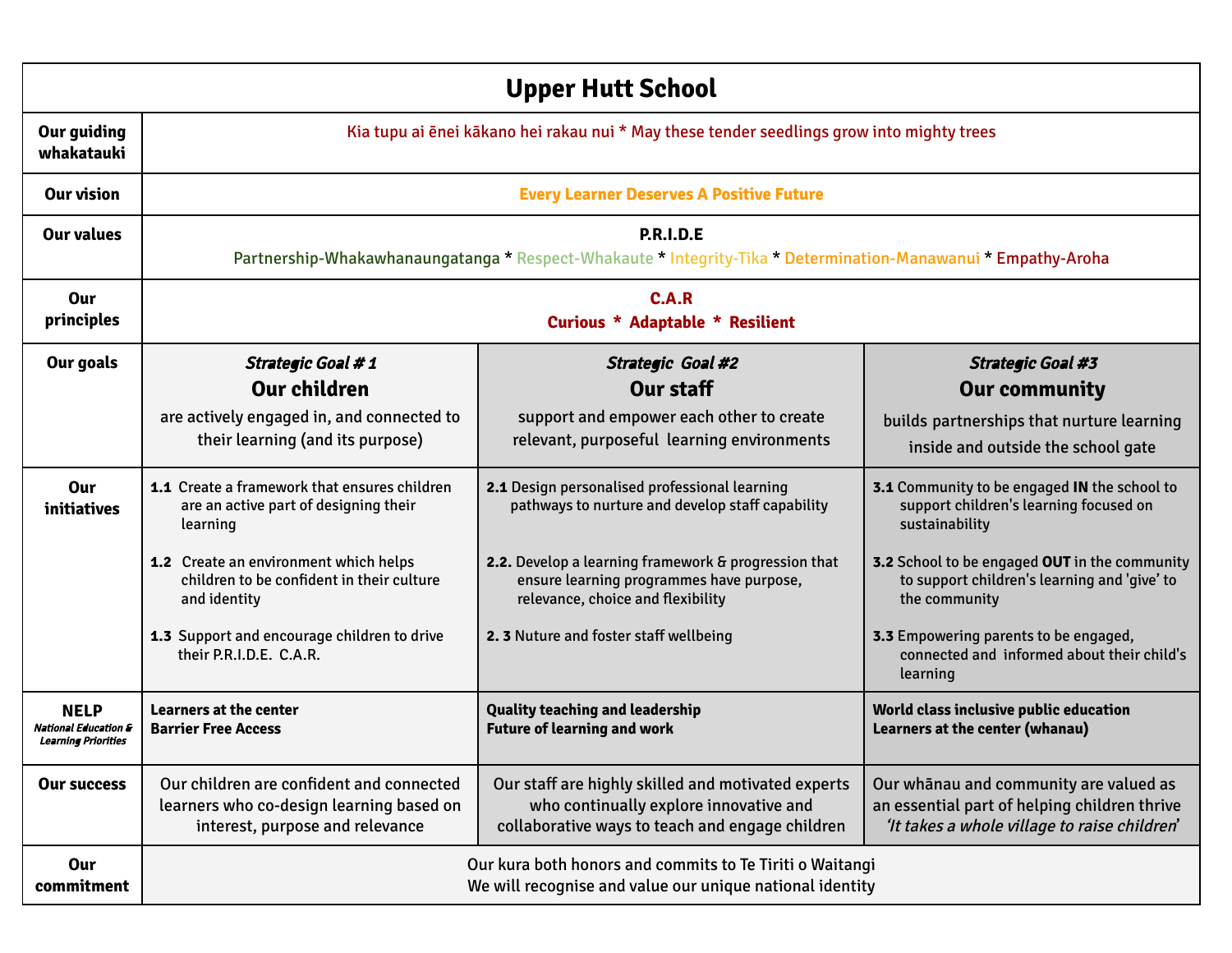|                                                                                                                                               | Our Three Year Overview: 2021 - 2023                                                                                                                                                                                                                                                                                                                       |                                                                                                                                                                                                                                                |                                                                                                                                                                                                                                                                                                                                                            |                                                                                                                                                                                                                                                                           |                                                                                                                                                                                                                                                                                                                                                                                                                                                                                             |                                                                                                                                                  |  |  |  |  |  |  |
|-----------------------------------------------------------------------------------------------------------------------------------------------|------------------------------------------------------------------------------------------------------------------------------------------------------------------------------------------------------------------------------------------------------------------------------------------------------------------------------------------------------------|------------------------------------------------------------------------------------------------------------------------------------------------------------------------------------------------------------------------------------------------|------------------------------------------------------------------------------------------------------------------------------------------------------------------------------------------------------------------------------------------------------------------------------------------------------------------------------------------------------------|---------------------------------------------------------------------------------------------------------------------------------------------------------------------------------------------------------------------------------------------------------------------------|---------------------------------------------------------------------------------------------------------------------------------------------------------------------------------------------------------------------------------------------------------------------------------------------------------------------------------------------------------------------------------------------------------------------------------------------------------------------------------------------|--------------------------------------------------------------------------------------------------------------------------------------------------|--|--|--|--|--|--|
| Our goals                                                                                                                                     | <b>Our Initiatives</b>                                                                                                                                                                                                                                                                                                                                     | 2021 Outcomes                                                                                                                                                                                                                                  | 2022 Outcomes                                                                                                                                                                                                                                                                                                                                              | 2023 Outcomes                                                                                                                                                                                                                                                             | <b>Measured by:</b>                                                                                                                                                                                                                                                                                                                                                                                                                                                                         | <b>Our success</b>                                                                                                                               |  |  |  |  |  |  |
| <b>Strategic</b><br>Goal 1<br><b>Our children</b>                                                                                             | <b>1.1</b> Create a framework that<br>ensures children are an<br>active part of designing<br>their learning                                                                                                                                                                                                                                                | Children develop 'expert<br>learner' UDL skills and<br>strategies                                                                                                                                                                              | Children regularly share their<br>feedback about teaching and<br>learning and can see changes<br>being made as a result                                                                                                                                                                                                                                    | Children have multiple<br>opportunities to co design<br>learning programmes                                                                                                                                                                                               | **Learning maps (Time 1 & 2)<br>and UDL P.R.I.D.E C.A.R Sheet<br>show an increase in the child/<br>classes knowledge of what<br>expert learners do                                                                                                                                                                                                                                                                                                                                          | Our children are confident<br>and connected learners                                                                                             |  |  |  |  |  |  |
| are actively<br>engaged in,<br>and<br>connected to                                                                                            | <b>1.2</b> Create an environment<br>which helps children to be<br>confident in their culture<br>and identity                                                                                                                                                                                                                                               | Every child engages in weekly<br>te reo (including Kura Ahurea),<br>can say their mihi                                                                                                                                                         | Every learner engages in weekly<br>te reo and te aō māori and can<br>share their pepeha                                                                                                                                                                                                                                                                    | Increasing competence across<br>the kura with te reo use. It can<br>be heard regularly                                                                                                                                                                                    | Increase in the number of chn<br>who can say their mihi.<br>Increase in the % of chn<br>achieving te reo objectives                                                                                                                                                                                                                                                                                                                                                                         | who co-design learning<br>based on interest, purpose<br>and relevance                                                                            |  |  |  |  |  |  |
| their learning<br>(and its<br>purpose)                                                                                                        | <b>1.3</b> Support and encourage<br>children to drive their<br>P.R.I.D.E C.A.R                                                                                                                                                                                                                                                                             | Every child will co-assess their<br>PRIDE CAR skills four times a<br>year and engage in a weekly<br>social skills programme                                                                                                                    | Learners will engage in weekly<br>P.R.I.D.E. C.A.R. social &<br>emotional programmes and<br>share their learning                                                                                                                                                                                                                                           | Increasing 'kite' of tools used by<br>learners to help regulate their<br>social and emotional wellbeing                                                                                                                                                                   | Every child will show ways<br>they have developed P.R.I.D.E<br>C.A.R skills across the year                                                                                                                                                                                                                                                                                                                                                                                                 |                                                                                                                                                  |  |  |  |  |  |  |
| <b>Strategic</b><br>Goal 2<br><b>Our staff</b><br>support and<br>empower<br>each other to<br>create                                           | 2.1 Design personalised<br>professional learning<br>pathways (PLP) to<br>nurture and develop<br>staff capability.<br>2.2. Develop a learning<br>framework &<br>progression that ensures<br>learning programmes have<br>purpose, relevance, choice &                                                                                                        | Staff show evidence of their<br>increase in UDL teaching<br>practice/ indicators (UDL<br>swimming)<br>Every teacher will use spotlight<br>to set and measure goals for<br>literacy, numeracy and PRIDE<br><b>CAR</b>                           | PLP's are through a UDL lens<br>and consist of regular<br>observations, feedback and<br>explicit changes to teaching<br>practices<br>Staff explore and develop<br>'hybrid' teaching and learning<br>to meet the needs of all learners                                                                                                                      | Strong culture of professional<br>growth across staff with<br>ongoing inquiry<br>Hybrid learning is embedded<br>across the kura                                                                                                                                           | Every teacher can demonstrate<br>an increase in the number of<br>UDL indicators in their teaching<br>practice (P.R.I.D.E C.A.R SHEET)<br>Staff individually and the<br>school collectively identify<br>hybrid changes made in 2022                                                                                                                                                                                                                                                          | Our staff are highly skilled<br>and motivated experts<br>who continually explore<br>innovative and<br>collaborative ways to                      |  |  |  |  |  |  |
| relevant,<br>purposeful<br>learning<br>environments                                                                                           | flexibility<br>2. 3 Nuture and foster staff<br>wellbeing                                                                                                                                                                                                                                                                                                   | Leaders actively adapt and<br>refine school systems and<br>processes with staff wellbeing<br>in mind. Staff are active with<br>their own wellbeing                                                                                             | Staff are active with their own<br>wellbeing and are supported by<br>school to explore wellbeing<br>strategies and access support<br>when needed                                                                                                                                                                                                           | Staff have the tools to actively<br>manage their wellbeing,<br>supported by leaders and school<br>systems that focus on wellbeing                                                                                                                                         | Teacher wellbeing survey shows<br>an increase in wellness from<br>previous year (during the third<br>pandemic year)                                                                                                                                                                                                                                                                                                                                                                         | teach and engage children                                                                                                                        |  |  |  |  |  |  |
| <b>Strategic</b><br>Goal 3<br>Our<br>community<br>builds<br>partnerships<br>that nurture<br>learning inside<br>and outside the<br>school gate | 3.1 Community to be<br>engaged IN the school to<br>support children's<br>learning focused on<br>sustainability<br><b>3.2</b> School to be engaged<br><b>OUT</b> in the community to<br>support children's<br>learning and 'give' to the<br>Community<br>3.3 Empowering parents to<br>be engaged, connected<br>and informed about their<br>child's learning | Increase in the number of UHS<br>'Village People' who come into<br>school and support learners<br>School groups actively engage<br>in a P.R.I.D.E project that 'gives'<br>to the community<br><b>Implement the UHS Comms</b><br>plan/ strategy | Village people are part of<br>supporting learners and adapt<br>to pandemic levels/<br>requirements<br>Each Team identifies one<br>P.R.I.D.E Project that 'gives' to<br>the community & demonstrates<br>a sense of citizenship<br>Further explore and develop<br>ways to keep whānau<br>'connected' and 'informed'<br>through third year of the<br>pandemic | Increase in the number of UHS<br>'Village People' who come into<br>school/coach/mentor from a<br>distance and support learners<br>One Team and one school wide<br>PRIDE project each year<br>Continually refine and<br>streamline comms plan to adapt<br>to the community | Year on year increase in the<br>number of people from our<br>community who participate in<br>children's learning<br>$*2022 - 5 * 2023 - 10$<br>Year on year increase in<br>P.R.I.D.E. Projects (real world)<br>completed out in the<br>community<br>*2022 - 3 *2023-4<br>% Increase (through survey) of<br>parents who know what their<br>children are learning, happy with<br>comms & have had an opportunity<br>to feedback about what learning is<br>important *2022-70% *2023<br>$-80%$ | Our whānau and<br>community are valued as<br>an essential part of<br>helping children thrive.<br>'It takes a whole village to<br>raise children' |  |  |  |  |  |  |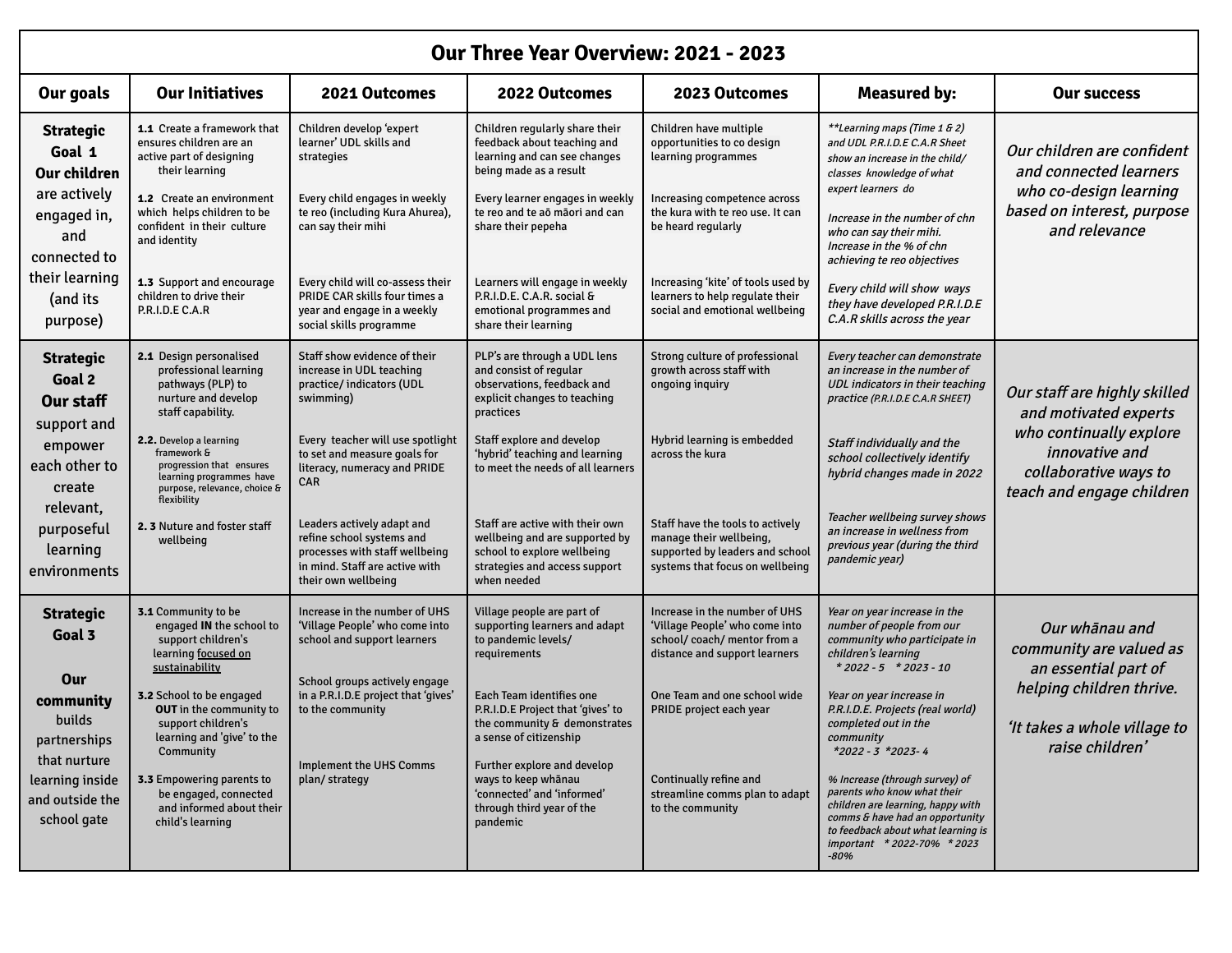#### **Kia tupu ai ēnei kākano hei rakau nui \* May these tender seedlings grow into mighty trees**

**Every Learner Deserves A Positive Future Curious \* Adaptable \* Resilient**

Partnership-Whakakotahitanga \* Respect-Manaakitanga \* Integrity-Ngākau Whakapono \* Determination-Manawanui \* Empathy-Aroha

# Strategic Goal # 1 **Our children** are actively engaged in, and connected to their learning (and its purpose).

# 3 year success metric:

1.1 UDL capability matrix

# $\star$  Every teacher shows a growth in knowledge and practice (through the UDL P.R.I.D.E C.A.R sheet)

1.2 Children are confident in their culture and identity

## ★ <sup>90</sup> % of children, when they leave UHS will know their mihi and achieve māori objectives \*2022 -70% \* <sup>2023</sup> -80% \*2024 -90%

1.3 Children have <sup>a</sup> range of strategies that enable them to drive their P.R.I.D.E. C.A.R.

| ★ Year on year increase in the number of children demonstrating progressive levels of P.R.I.D.E. C.A.R skills/ strategies * 2022-60% *2023-70% *2024-80% |  |  |  |
|----------------------------------------------------------------------------------------------------------------------------------------------------------|--|--|--|
|                                                                                                                                                          |  |  |  |

| <b>Initiative</b>                                                                                                                                                                                        | <b>Key actions</b>                                                                                                                                                                                                                                                                                                                                                                                                                                                                                                                                                                                                                                                                                                                                                              | <b>Who</b>                                                                                            | <b>Outcomes</b>                                                                                                                                                                                                                                                                                                                                                              |
|----------------------------------------------------------------------------------------------------------------------------------------------------------------------------------------------------------|---------------------------------------------------------------------------------------------------------------------------------------------------------------------------------------------------------------------------------------------------------------------------------------------------------------------------------------------------------------------------------------------------------------------------------------------------------------------------------------------------------------------------------------------------------------------------------------------------------------------------------------------------------------------------------------------------------------------------------------------------------------------------------|-------------------------------------------------------------------------------------------------------|------------------------------------------------------------------------------------------------------------------------------------------------------------------------------------------------------------------------------------------------------------------------------------------------------------------------------------------------------------------------------|
| 1.1<br>Create a                                                                                                                                                                                          | Identified target child/ren will complete a full learning map in Term One and end of<br>Term Three. These will be shared with whanau. Modify prompts to target expert<br>learner skills and strategies                                                                                                                                                                                                                                                                                                                                                                                                                                                                                                                                                                          | <b>Classroom teachers</b>                                                                             | 1-2 target children will have a completed Learning Map and<br>revisited it in Term Three.                                                                                                                                                                                                                                                                                    |
| framework that<br>ensures children<br>are an active part<br>of designing their                                                                                                                           | Children will learn about the UDL PRIDE CAR poster and how it helps them as a<br>learner.<br>They will be regularly asked for feedback about some of their learning by the                                                                                                                                                                                                                                                                                                                                                                                                                                                                                                                                                                                                      | Classroom teachers/ LEAD teachers/<br>children<br>Children                                            | Leader and key UDL teachers will model use of this sheet across<br>the school. All teachers will trial using it in Term 2 & 3. All<br>observations will include the shet for prompts                                                                                                                                                                                         |
| learning<br>Children regularly<br>share their                                                                                                                                                            | teacher.<br>The children will SEE/HEAR the changes that have been made to teaching and<br>learning programmes as a result of that feedback                                                                                                                                                                                                                                                                                                                                                                                                                                                                                                                                                                                                                                      | Children                                                                                              | Children can articulate what gets in the way of their learning.<br>They would know about the 3 principles.                                                                                                                                                                                                                                                                   |
| feedback about<br>teaching and<br>learning and can<br>see changes being                                                                                                                                  | When the teacher is being observed - the observation will always include questions<br>to the students about their learning                                                                                                                                                                                                                                                                                                                                                                                                                                                                                                                                                                                                                                                      | Children                                                                                              | Children will be able to articulate their learning (what, how,<br>why) at age appropriate levels                                                                                                                                                                                                                                                                             |
| made as a result                                                                                                                                                                                         | Chn will have the opportunity to be involved in tuakana teina - to learn with and<br>from each other<br>Develop PRIDE TV as a vehicle to drive the UDL student knowledge                                                                                                                                                                                                                                                                                                                                                                                                                                                                                                                                                                                                        | Children<br>PRIDE TV children/ Teacher(s)                                                             | PRIDE TV UDL segments created                                                                                                                                                                                                                                                                                                                                                |
| 1.2                                                                                                                                                                                                      | Develop a UHS pepeha progression from Year 1 - Year 6<br>$\bullet$                                                                                                                                                                                                                                                                                                                                                                                                                                                                                                                                                                                                                                                                                                              | 1.2 Cultural Leader/ MAC facilitator                                                                  | Karakia before morning tea and lunch                                                                                                                                                                                                                                                                                                                                         |
| Create an<br>environment which<br>helps children to<br>be confident in<br>their culture and<br>identity<br>Every learner<br>engages in weekly<br>te reo and te aō<br>māori and can<br>share their pepeha | Develop a progression/ programme for Kura Ahurea Level 1 & 2<br>(create a Kura Ahura team - 1 teacher from every hub to drive<br>$\circ$<br>this)<br>Student leadership group to develop visual location posters<br>$\circ$<br>Further develop kiwaha video/ resources<br>$\circ$<br>Release/ time to create the programmes and resources<br>$\circ$<br>Run a te reo/ te ao māori extension group which explores and<br>$\circ$<br>develops an Atua Cultural Self Regulation framework<br>Explore applying for Level 4b (MoE) students learn at least 3<br>$\circ$<br>hours a week<br>Term 3 & 4 start reporting to parents their child's te reo and tikanga<br>goals and progress. Explore the use of the Taku Reo assessment to<br>identify te reo progress across the school | Kura Ahurea Team<br>Lead Teacher, all teachers<br>Parent artist/ Lead Teacher/ Leader<br>All teachers | Implementation of the Kura Ahurea programme at Upper Hutt<br>School in every class<br>Every child and staff member has an opportunity to regularly<br>share their mihi in 2020<br>Regular resources created to strengthen staff and student skills<br>and expertise<br>Pasifika waiata/ dance part of Kapa routine<br>Planning developed for a noho or visit in 2021 or 2022 |
|                                                                                                                                                                                                          |                                                                                                                                                                                                                                                                                                                                                                                                                                                                                                                                                                                                                                                                                                                                                                                 |                                                                                                       |                                                                                                                                                                                                                                                                                                                                                                              |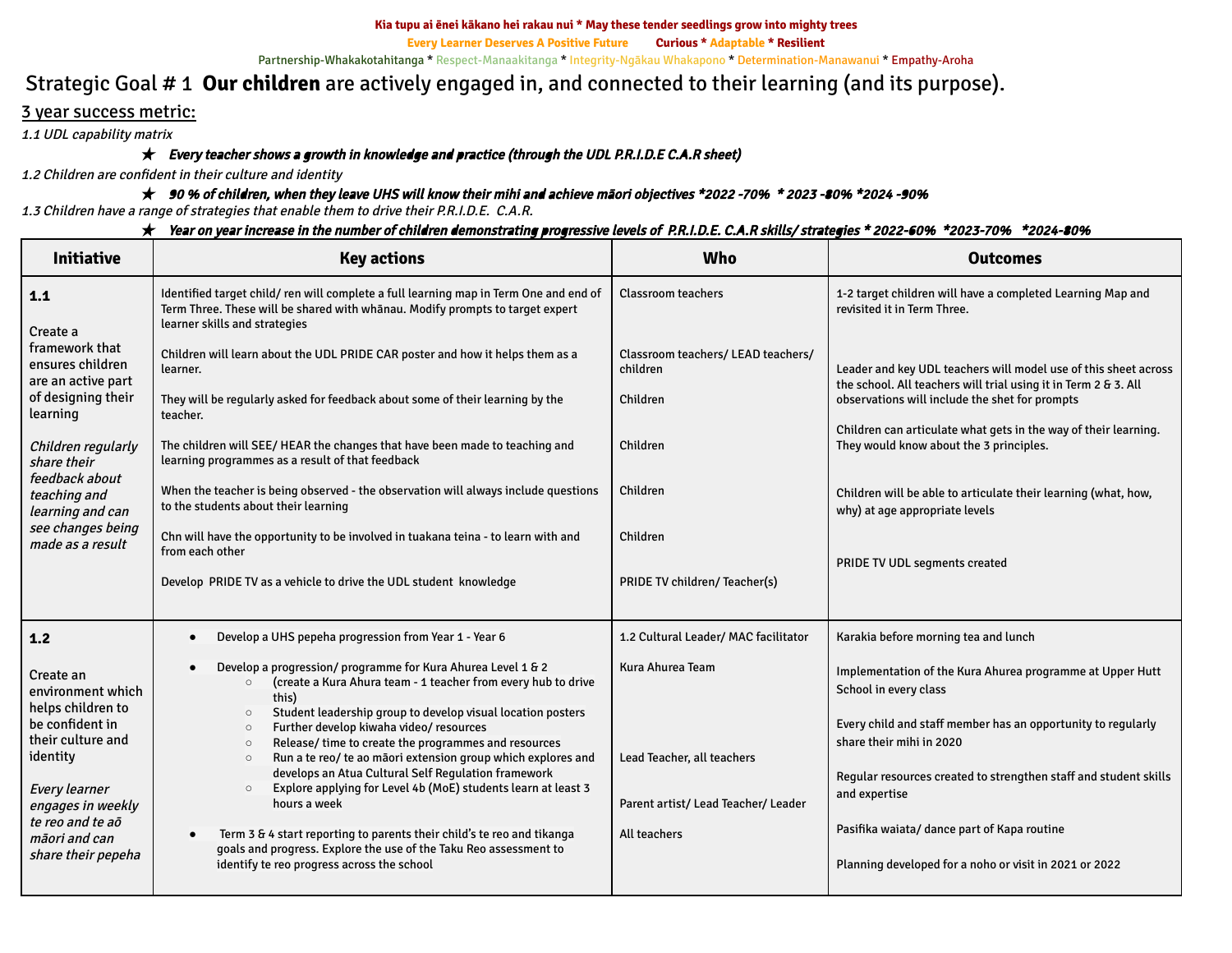|                                                                                                                  | Design and create pou for the entrance of our Kura<br>All teachers to participate in a te reo course<br>Confirm what we will see and hear around the school<br>$\Omega$<br>Te reo will be a part of their professional growth for 2022<br>$\circ$<br>Run 2-3 whanau hui<br>Help whanau connect<br>$\circ$<br>Get direction and priorities from whanau<br>$\circ$<br>Get interest from whanau about a Whanau proficiency plan<br>$\circ$<br>(support from Kim)                                                                                                                                          | MAC facilitator, BoT, Leaders,<br>Cultural leader                             |                                                                                                                                                                                                                                                                               |
|------------------------------------------------------------------------------------------------------------------|--------------------------------------------------------------------------------------------------------------------------------------------------------------------------------------------------------------------------------------------------------------------------------------------------------------------------------------------------------------------------------------------------------------------------------------------------------------------------------------------------------------------------------------------------------------------------------------------------------|-------------------------------------------------------------------------------|-------------------------------------------------------------------------------------------------------------------------------------------------------------------------------------------------------------------------------------------------------------------------------|
| 1.3<br>Support and<br>encourage children<br>to drive their<br>P.R.I.D.E CAR<br>Learners will<br>engage in weekly | Develop a P.R.I.D.E C.A.R. social and emotional skills programme that covers six<br>stages of learning across a child's time at UHS. It will contain goals and links to<br>resources<br>Further develop and grow the use of Te Wahi Whakamana teacher/ space. Teachers<br>will work with one Hub each term and with them, develop a three day programme of<br>support for the tamariki and kaiako both in class and in Te Wahi Whakamana based<br>on the P.R.I.D.E. C.A.R. programme. Further develop/ trial a PRIDE PASSPORT<br>scrapbook idea where children evaluate/ show their PRIDE CAR learning | SENCO/ LSCo/ Te Wahi Whakamana<br><b>Teacher</b><br>Te Wahi Whakamana Teacher | Every class teacher commits to at least 1x30 minute session<br>weekly<br>Programme and 'one stop shop' created and maintained<br>providing resources to support the teaching of PRIDE CAR<br>Children will 'show' how they demonstrate P.R.I.D.E. C.A.R<br>(online and paper) |
| P.R.I.D.E. C.A.R.<br>social & emotional<br>programmes and<br>share their                                         | Staff participate in an UBRS course (Understanding behavior and responding<br>safely). This will further develop a kite of tools for teachers to support every child<br>in both socially and emotionally responsive ways.<br>Explore and do a small trial of the Te Ara Whakamana programme (Mana                                                                                                                                                                                                                                                                                                      | <b>Educational Psychologist/ SENCO</b><br>SENCO/LSCO/DP                       | All staff complete UBRS training<br>Case study of trial with small group/ one child                                                                                                                                                                                           |
| learning                                                                                                         | Enhancement) - Culturally based programme<br>Develop and Trail the 'Dove self esteem/ confidence' programme for a group of<br>children that identify as female (identified need within the school)                                                                                                                                                                                                                                                                                                                                                                                                     | <b>LSCo</b>                                                                   | Feedback from participants and whanau who were part of the<br>programme                                                                                                                                                                                                       |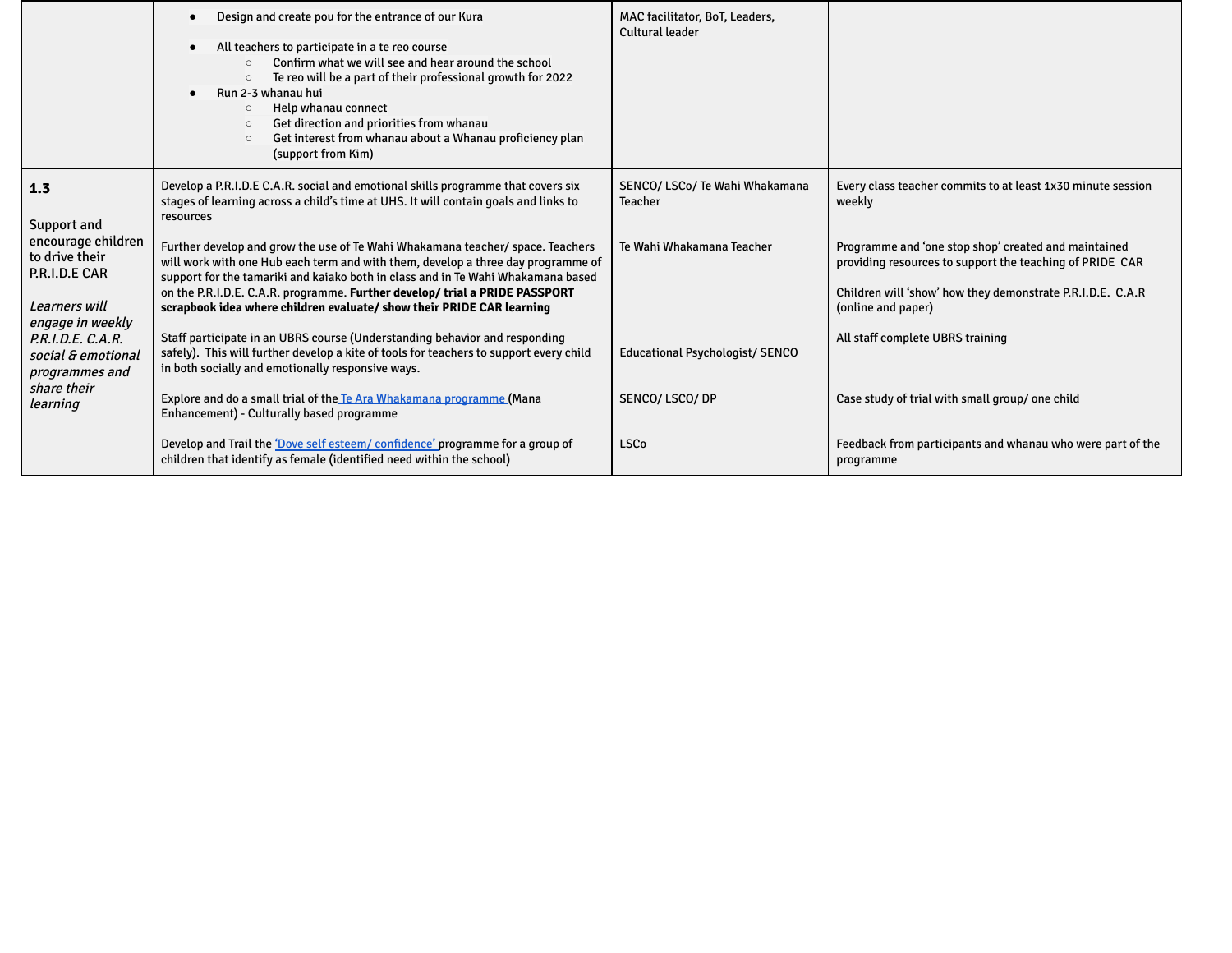**Kia tupu ai ēnei kākano hei rakau nui \* May these tender seedlings grow into mighty trees**

**Every Learner Deserves A Positive Future Curious \* Adaptable \* Resilient**

Partnership-Whakakotahitanga \* Respect-Manaakitanga \* Integrity-Ngākau Whakapono \* Determination-Manawanui \* Empathy-Aroha

# **Strategic Goal #2 Our staff** are highly skilled and motivated experts who continually explore innovative and collaborative ways to teach and engage children

## 3 year success metric:

2.1 All staff show evidence of their personalised learning pathway and show how they have grown in capability

 $\star$  All staff share their PLP that demonstrates their growth and the impact for learners

2.2 Learning programmes are co-designed and relevant, purposeful and engaging for all

## $\star$  Chn are engaged in hybrid learning

2.3 Staff are empowered, feeling positive and flourishing in their mahi

#### $\star$  Teacher wellbeing survey shows an increase or sustained wellness from year to year

| <b>Initiative</b>                                                                                                                 | <b>Key actions</b>                                                                                                                                                                                                     | Who                                    | <b>Outcomes</b>                                                                                                                                                                                                                                                                                                                                                                                                                                   |  |
|-----------------------------------------------------------------------------------------------------------------------------------|------------------------------------------------------------------------------------------------------------------------------------------------------------------------------------------------------------------------|----------------------------------------|---------------------------------------------------------------------------------------------------------------------------------------------------------------------------------------------------------------------------------------------------------------------------------------------------------------------------------------------------------------------------------------------------------------------------------------------------|--|
| 2.1<br>Develop personalised                                                                                                       | Develop a 'UHS dyslexia pathway ' (under the UDL umbrella). This will<br>identify checkpoints for every learner and clear steps/ support and<br>programmes for the child and the teacher                               | SENCO/LSC                              | A clear teaching, learning and support programme for every child<br>who shows dyslexic tendencies at UHS. It has clear expectations and<br>support for teachers                                                                                                                                                                                                                                                                                   |  |
| professional learning<br>pathways (PLP) to nurture<br>and develop staff<br>capability.                                            | Teachers will learn about and regularly use the UDL PRIDE CAR sheet to<br>actively seek feedback from children. As a result of that feedback teachers<br>will SHOW how they have made changes to teaching and learning | Teachers/ UDL Leaders/ Key<br>teachers | Baseline self or co assessment of UDL PRIDE CAR sheet and time<br>two self/c assessment end of Term 3 shows progres. Teachers<br>review/analyse child voice/ feedback and can identify actions<br>points (as a result of children's voice) that will inform the next<br>lesson/terms teaching and learning.                                                                                                                                       |  |
| PLP's are through a UDL<br>lens and consist of regular<br>observations, feedback and<br>explicit changes to<br>teaching practices | Teachers will engage in a PLP as part of their professional growth that<br>will show UDL growth and changes in their teaching practices and the<br>impact it has had for their learners                                | Teachers/ 2.1 Leader                   | Every staff member engages in a robust PLP TAI framework<br>Evidence of their developing capability will include:<br>POP<br>Observations of practice (including video)<br>Regular coaching check in's / sessions<br>Teacher learning maps/ UDL prompt sheet<br>Student achievement data<br>Action plan<br>The language of <i>from and to</i> will be a measure throughout this<br>process in line with demonstrating evidence in staff capability |  |
|                                                                                                                                   | Further develop/ progress a 'UDL expert group' across senior and middle<br>hubs                                                                                                                                        | 2.1 Leader                             | UDL expert group supports and challenges the teacher in the class<br>and helps teach children about UDL                                                                                                                                                                                                                                                                                                                                           |  |
|                                                                                                                                   | Staff will engage in professional learning about UDL and oral language as<br>a foundation for learning                                                                                                                 | Literacy specialists across school     | Increased knowledge of UDL and                                                                                                                                                                                                                                                                                                                                                                                                                    |  |
| 2.2<br>Develop a learning<br>framework & progression<br>that ensure learning                                                      | Through a UDL lens teachers will engage in professional learning about<br>Hybrid Teaching & Learning, exploring and developing:<br>Teaching in teams/collaboration                                                     | 2.2 Leader/ Teachers                   | Using a hybrid approach to enable participation of staff and<br>students in the teaching and learning process regardless of location,<br>and the ability for them to move seamlessly between in-person and<br>remote modes as required.                                                                                                                                                                                                           |  |
| programmes have purpose,<br>some <b>choice</b> and flexibility                                                                    | Cross curricular approaches/learning context and context<br>Teacher recorded lessons/ digital tools                                                                                                                    |                                        | Teachers can show evidence of explicit hybrid teaching changes/<br>adaptations                                                                                                                                                                                                                                                                                                                                                                    |  |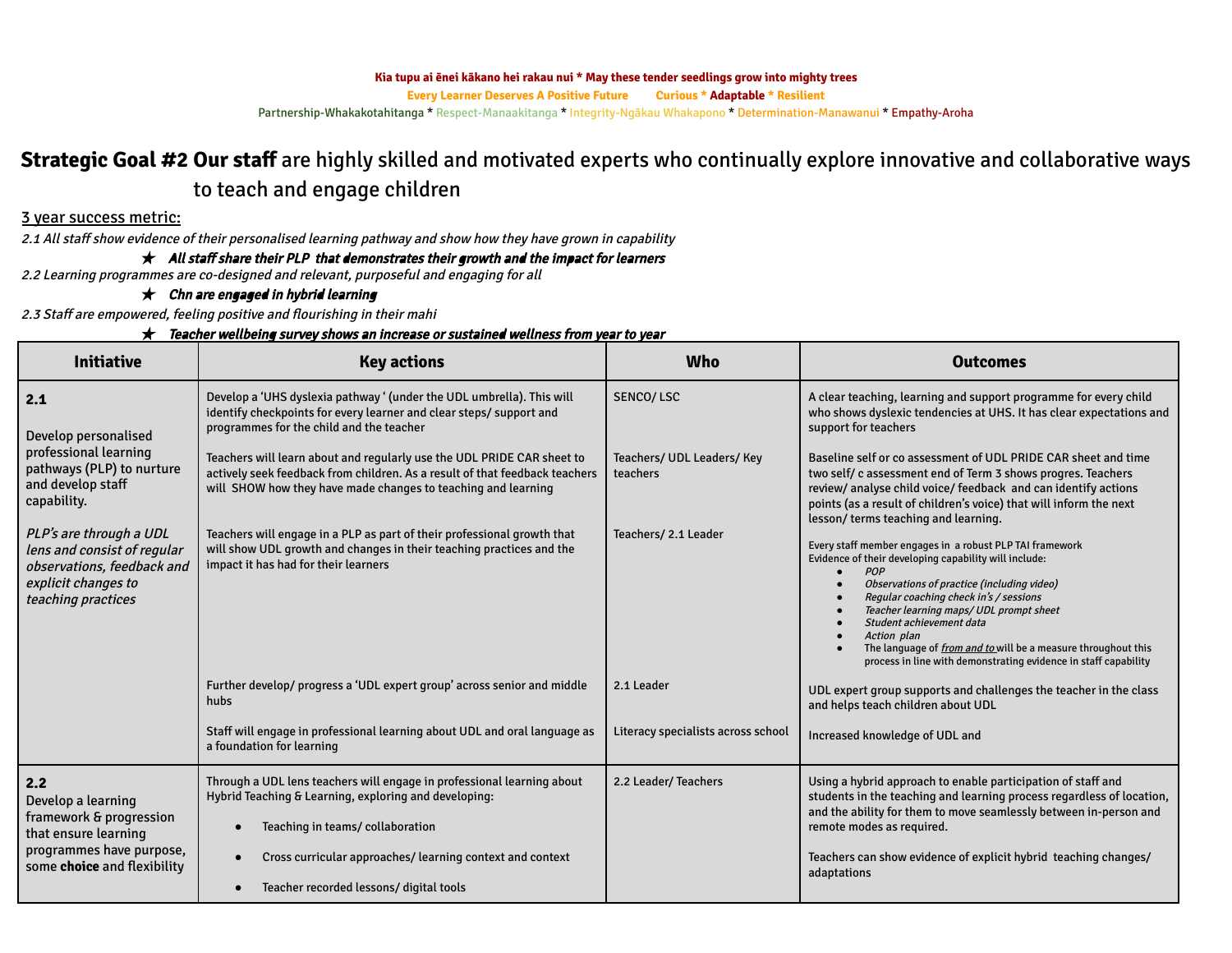| Staff explore and develop<br>'hybrid' teaching and<br>learning to meet the needs<br>of all learners                                                                                                    | Emphasis on expert learner & agency<br>Assessment for learning/feedback and monitoring                                                                                                                                                                                                                                                                                                                                         |                                                                       |                                                                                                                                                                                                        |
|--------------------------------------------------------------------------------------------------------------------------------------------------------------------------------------------------------|--------------------------------------------------------------------------------------------------------------------------------------------------------------------------------------------------------------------------------------------------------------------------------------------------------------------------------------------------------------------------------------------------------------------------------|-----------------------------------------------------------------------|--------------------------------------------------------------------------------------------------------------------------------------------------------------------------------------------------------|
| 2.3<br>Nurture and foster staff<br>well being<br>Leaders actively adapt and<br>refine school systems and<br>processes with staff<br>wellbeing in mind. Staff are<br>active with their own<br>wellbeing | Leaders will continue to lead with staff wellbeing at the forefront of all we<br>do.<br>We will articulate this with our staff - so they KNOW we are thinking<br>about them through our systems and processes and actively seeking<br>feedback<br>We know our staff well and are responsive to their needs in a timely<br>manner. EAP is used by staff when needed and wellbeing sessions offered<br>when a need is identified | <b>Senior Leaders</b><br><b>Senior Leaders</b><br><b>Senior Staff</b> | Hauora Survey conducted in Term 1 and Term 3 to inform the<br>progress of staff well being at UHS<br>Develop a check in system throughout the year to get a measure of<br>wellbeing at any given time. |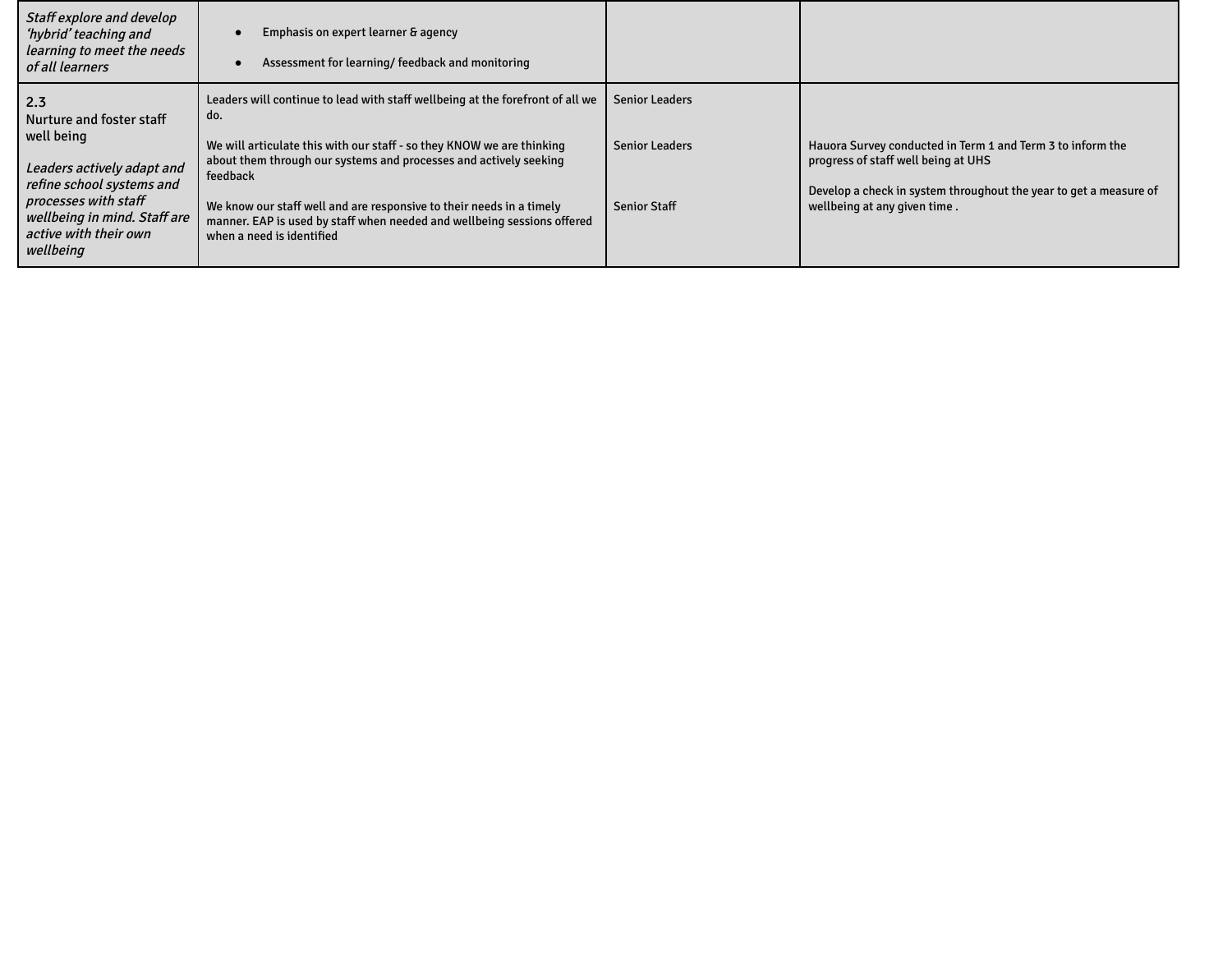#### **Kia tupu ai ēnei kākano hei rakau nui \* May these tender seedlings grow into mighty trees**

**Every Learner Deserves A Positive Future Curious \* Adaptable \* Resilient**

Partnership-Whakakotahitanga \* Respect-Manaakitanga \* Integrity-Ngākau Whakapono \* Determination-Manawanui \* Empathy-Aroha

# Strategic Goal #3 **Our school community** builds partnerships that nurture learning inside and outside the school gate

### 3 year success metric:

3.1 Members of the community IN the school supporting 'real world' learning focused on sustainability

★ Year on year increase in the number of people from our community who support children's P.R.I.D.E C.A.R learning \* <sup>2022</sup> -5 \* 2023- <sup>10</sup>

3.2 P.R.I.D.E. Projects that make <sup>a</sup> meaningful contribution to the community

★ Year on year increase in P.R.I.D.E. Projects (real world) completed out in the community \*2023 - <sup>3</sup> \*2024 -4

3.3 Empowered parents who are engaged and informed about their child's learning

#### $\star$  % Increase (through survey) of parents who know what their children are learning, happy with comms & have had an opportunity to feedback about what learning is important \* 2022-70% \* <sup>2023</sup> -80%

| <b>Initiative</b>                                                                                                                                                                                                                                 | <b>Key actions</b>                                                                                                                                                                                                                                                                                                                                                                                                           | <b>Who</b>                             | <b>Outcomes</b>                                                                                                     |
|---------------------------------------------------------------------------------------------------------------------------------------------------------------------------------------------------------------------------------------------------|------------------------------------------------------------------------------------------------------------------------------------------------------------------------------------------------------------------------------------------------------------------------------------------------------------------------------------------------------------------------------------------------------------------------------|----------------------------------------|---------------------------------------------------------------------------------------------------------------------|
| 3.1<br>Community to be engaged<br>IN the school to support<br>children's learning<br>Village people are part of<br>supporting learners and<br>adapt to pandemic levels/<br>requirements                                                           | Find ways to bring outside community into school this year within the CPF quidelines<br>(pandemic)<br>• Code of conduct for any village people working in school<br>Set up time frame/ timetable<br>Talk with chn about expectations and how to care for and look after our village people<br>Create a roster/ timetable based on sports/ interests/ passions<br>Could be used for 'Round the World' at UHS<br>• PRIDE Clubs | 3.1 Leader                             | A range of people working inside our kura supporting<br>students in a range of way<br>Code of conduct clear for all |
| 3.2<br>School to be engaged OUT<br>in the community to<br>support children's learning<br>and 'give to' the community<br>Each Hub identifies one<br>P.R.I.D.E Project that 'gives'<br>to the community &<br>demonstrates a sense of<br>citizenship | • Identify areas/local issues in the community that could become a PRIDE project for<br>children/community members to work collaboratively on<br>Identify groups currently in UH and how the school could connect with them to help<br>chn have a positive future<br>Establish a plan for PRIDE projects and how they will run (Monitor, Evaluate, Review,<br>Reset)                                                         | <b>Hub Leaders</b>                     | PRIDE Project identified and implemented by each hub<br>as part of their learning focus                             |
| 3.3<br><b>Empowering parents to be</b><br>engaged, connected and<br>informed about their child's<br>learning.                                                                                                                                     | Refine the Comms Plan that ensure parents are informed of how they can best access<br>info and what the school does to provide info to them<br>• Send home key info about comms plan for all parents regularly and to all new parents<br>Design ways for families to be connected to the school and each other                                                                                                               | 3.1 Leader<br><b>Leaders</b>           | Refined comms plan<br>Decrease in the number of times parents contact us not<br>knowing information                 |
| <b>Further explore and develop</b><br>ways to keep whānau                                                                                                                                                                                         | Develop ways for parents to have voice and input into learning themes for this year.                                                                                                                                                                                                                                                                                                                                         | 3.1 Leader/<br><b>Fundraising Team</b> | Projects/opportunities even through covid                                                                           |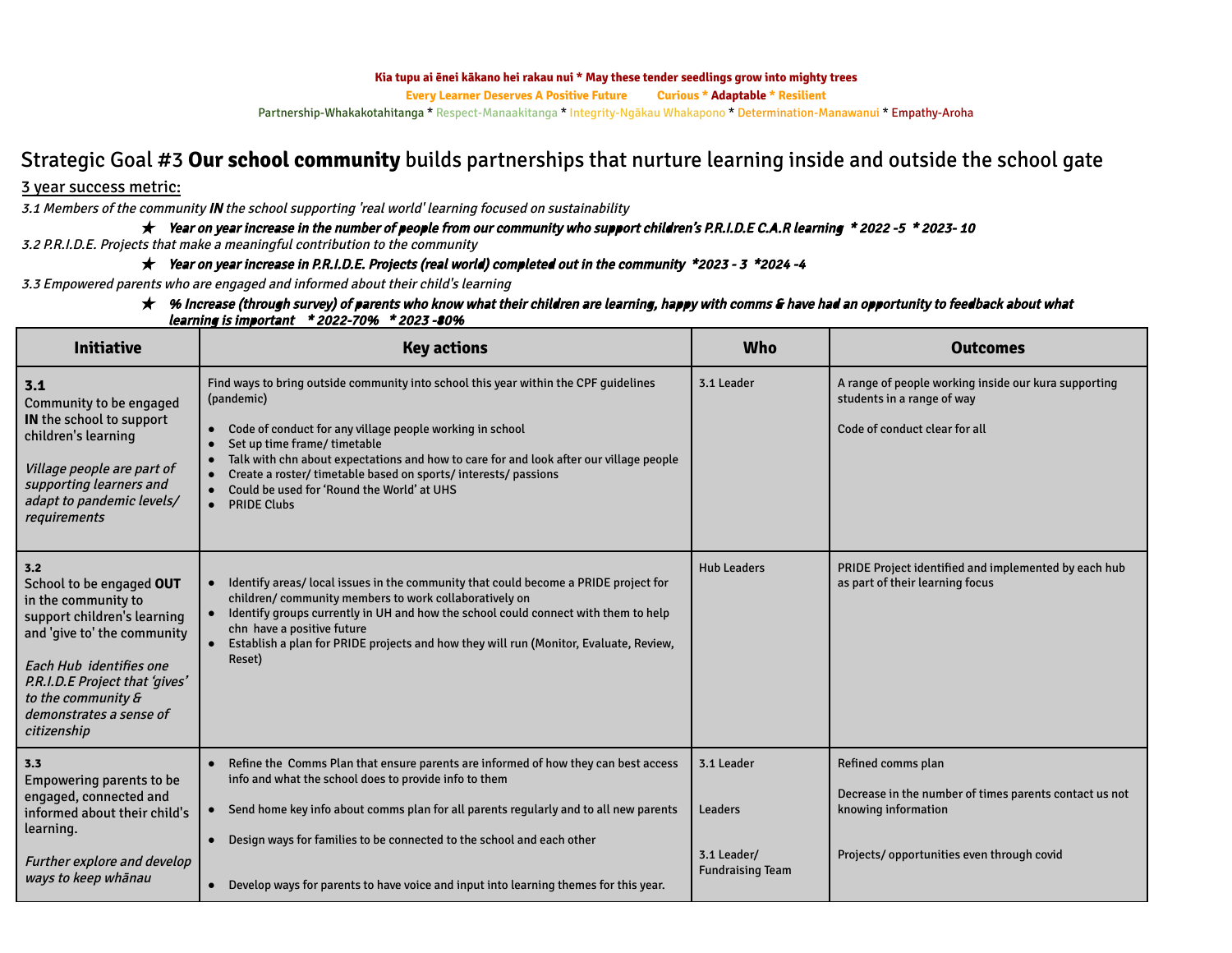| 'connected' and 'informed'                 | Found out from the community what is important within the learning contexts | <b>Leaders/Teachers</b> | Trial ways parents can input into learning content |
|--------------------------------------------|-----------------------------------------------------------------------------|-------------------------|----------------------------------------------------|
| through third vear of the $\,$<br>pandemic | Development of a cultural, inclusive entrance to our school                 | POU Team                | POU entrance project completed                     |

|                                                                                                                               | <b>2022 Annual Targets</b> |                                              |  |                                               |                    |                                                             |                    |                                                                                       |                                                                                           |                                                                                                                                                                                                                                                                                                                                                                                                                                                                                                                    |
|-------------------------------------------------------------------------------------------------------------------------------|----------------------------|----------------------------------------------|--|-----------------------------------------------|--------------------|-------------------------------------------------------------|--------------------|---------------------------------------------------------------------------------------|-------------------------------------------------------------------------------------------|--------------------------------------------------------------------------------------------------------------------------------------------------------------------------------------------------------------------------------------------------------------------------------------------------------------------------------------------------------------------------------------------------------------------------------------------------------------------------------------------------------------------|
| Accelerate the progress of the Year 6 māori students who are working towards expectation in Math.                             |                            |                                              |  |                                               |                    |                                                             |                    |                                                                                       |                                                                                           |                                                                                                                                                                                                                                                                                                                                                                                                                                                                                                                    |
| 2021 Baseline Data - Year 6 Māori Math Data<br>Year 5<br>Maori<br>Students-<br>Maths<br>2021 M<br>2021 F<br>Total             | $\mathbf{1}$<br>4<br>5     | <b>WB</b><br>$\frac{0}{0}$<br>13<br>57<br>33 |  | <b>Bel</b><br>$\frac{0}{0}$<br>50<br>43<br>47 | 0<br>$\Omega$<br>0 | At<br>$\frac{9}{6}$<br>$\mathbf{0}$<br>$\Omega$<br>$\Omega$ | 3<br>$\Omega$<br>3 | At/<br>Ab<br>$\frac{0}{0}$<br>Ab<br>$\frac{0}{0}$<br>38<br>38<br>$\bf{0}$<br>20<br>20 |                                                                                           | Math - what actions will achieve this goal:<br><b>Measured by:</b><br>PATM score comparison 2021 to End of Term<br>Hands on resources/equipment and tools for<br>all levels<br>3, 2022.<br>Quality practice of new learning<br>comparison<br>Collaborative learning -<br>Formative data through action plans<br>$\bullet$<br>Progress in 2022 looks different from 2021<br>Trial a DMIC/ Oral language approach/<br>*DMIC-dispositions measurements<br><b>Collaborative Friday approach</b><br>ALL/ALiM strategies |
| Accelerate the progress of the 2022 Year 6 cohort so that they are meeting the expectation for Writing by the end of the year |                            |                                              |  |                                               |                    |                                                             |                    |                                                                                       |                                                                                           |                                                                                                                                                                                                                                                                                                                                                                                                                                                                                                                    |
| 2017<br>cohort(M&<br>% at and                                                                                                 | Year 1<br>(2017)<br>71%    | Year 2<br>(2018)<br>83%                      |  | Year 3<br>(2019)<br>70%                       |                    | Year 4<br>(2020)<br>69%                                     |                    | Year 5<br>(2021)<br>54%                                                               | 2021 Baseline Data - Year 6 writing cohort data over the last 6 years<br>Year 6<br>(2022) | Writing - what actions will achieve this goal?<br><b>Measured by:</b><br>Focus on oral language<br>Curriculum level judgment (CLJ's)<br>$\bullet$<br>Moderation of writing<br><b>Exemplars</b><br>CLJ writing level, Stipulate rate of progress.<br>Deconstruction<br>One focus will need to be oral language/<br>Moderation                                                                                                                                                                                       |
| above                                                                                                                         | (42/63)                    | (50/60)                                      |  | (35/50)                                       |                    | (38/55)                                                     |                    | 33/61                                                                                 |                                                                                           | Chn being expert learners<br>language<br>$\bullet$                                                                                                                                                                                                                                                                                                                                                                                                                                                                 |

To increase the % of the current Year 4 cohort (2021 Year 3 64% - 30/47) achieving expectation in Reading (this cohort are tracking considerably lower than previous cohorts)

|                |                | WB |   | Bel |    | At  |                | Ab  | At/<br>Ab |
|----------------|----------------|----|---|-----|----|-----|----------------|-----|-----------|
| 2021<br>Male   | 1              | 5% | 6 | 32% | 10 | 53% | $\overline{2}$ | 11% | 63%       |
| 2021<br>Female | $\overline{2}$ | 7% | 8 | 29% | 16 | 57% | $\overline{2}$ | 7%  | 64%       |

# 016 | Year 1 | Year 2 | Year 3 | Year 4 | Year 5 | Year 6<br>| (2016) | (2017) | (2018) | (2019) | (2020) | (2021) 010111 (2012) (2021) (2021) (2022) (2022)<br>
albut 26/50 (2021) (2021) (2021) (2021) (2021) (2021) (2021) (2021) (2021) (2021) (2021) (2021) (2021) (2022) 813 and 44% 82% 84% 84% 72% 1<br>bove 28/63 49/60 42/50 46/55 44/61<br>018 Waar1 War2 Wax 38 Wax 4 Waar6 2019 (2021) 2020 2021 2022 2022 0 at and 40% 74% 88% 84% 84% at and 39% 55% 64%

# 2021 Baseline Data - Year 3 Data **Reading - what actions will achieve this goal:** ● Review assessment tools regarding

● Identify priority / target learners

● ALL/ ALiM strategies

comprehension. ● Investigate current supports for dyslexia/dyslexia type reading behaviour and design a clear plan of tools/ resources/ supports. ● PD for teachers new to year 4 reading range. ● Connect Year 3 and 4 teachers to review movement through school. Curriculum level judgment (CLJ's) RR Wedge graphs Evidence supporting Spotlight comp goals.

**Measured by:**

- Development of oral language and words and vocab
- High engagement-choice of material